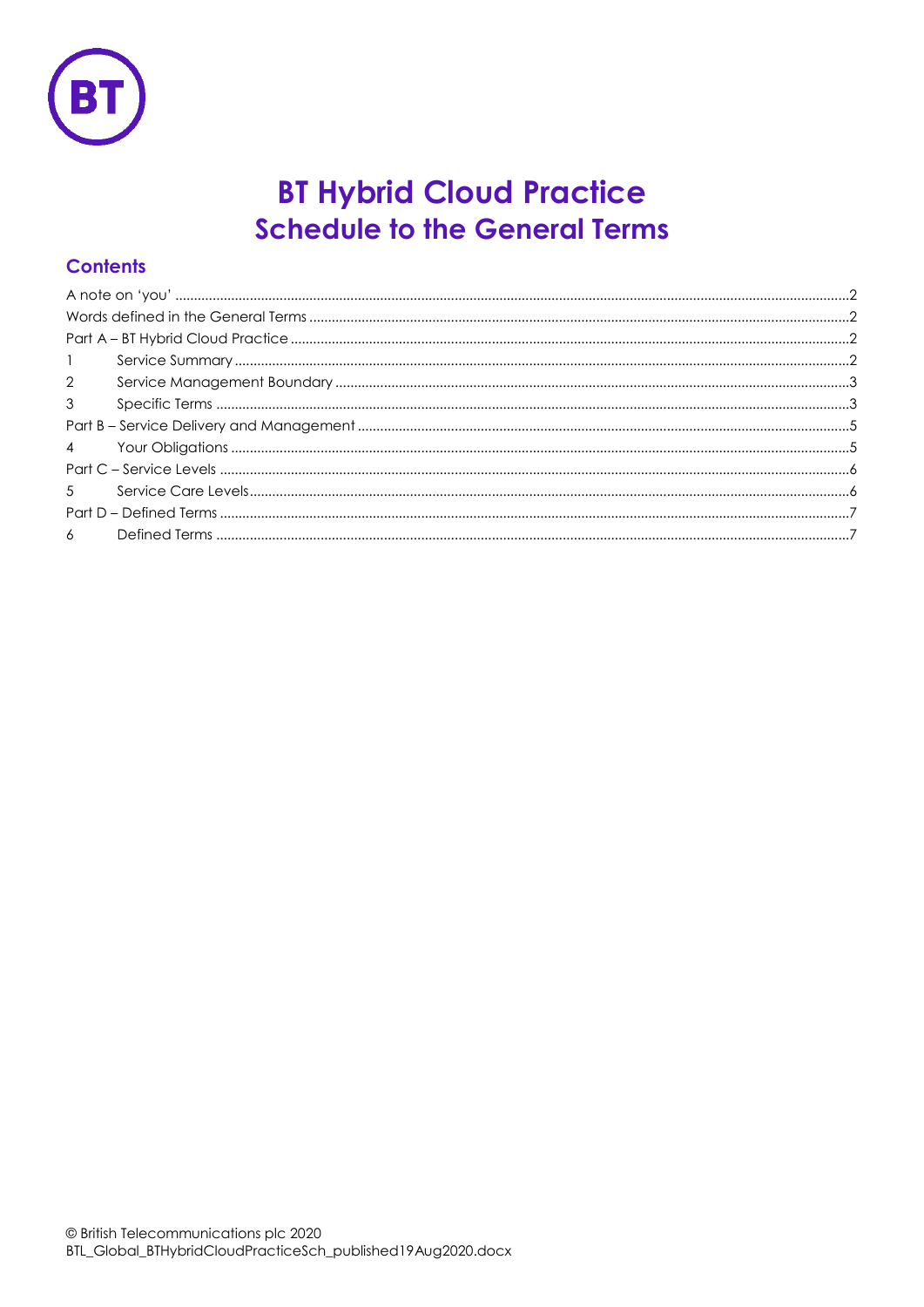

#### <span id="page-1-0"></span>**A note on 'you'**

'You' and 'your' mean the Customer.

#### <span id="page-1-1"></span>**Words defined in the General Terms**

Words that are capitalised but have not been defined in this Schedule have the meanings given to them in the General Terms.

# <span id="page-1-2"></span>**Part A – BT Hybrid Cloud Practice**

#### <span id="page-1-3"></span>**1 Service Summary**

BT will provide you with a professional consulting service consisting of a range of ad hoc project activities to complex digital transformation work, including, assessing your current IT environment, establishing a suitable migration strategy and providing relocation along with modernisation of your IT estate into a public cloud in accordance with the requirements set out in any applicable SOW ("**BT Hybrid Cloud Practice Service**").

The services BT can provide to you include any or all of the following features as described in your SOW:

#### <span id="page-1-4"></span>1.1 **Professional Services Consultancy**

- 1.1.1 BT will review your current IT infrastructure to understand its suitability to receive BT Hybrid Cloud Practice Service and provide you with a high level report functionality which will consist of:
	- (a) analysis of your current IT infrastructure, challenges and goals;
	- (b) reviewing the types of applications and virtualisation used on your IT infrastructure;
	- (c) understanding the number of data centres, servers, databases and other computing components that make up your IT infrastructure; and
	- (d) estimated effort to complete the migration.
- <span id="page-1-6"></span><span id="page-1-5"></span>1.1.2 Based on the outcome of the report produced in accordance with Paragraph [1.1.1,](#page-1-4) BT will provide you with:
	- (a) an assessment of the risks of migrating your IT infrastructure to BT Hybrid Cloud Practice Service consisting of:
		- (i) compatibility with a suitable public cloud service; and
		- (ii) system modernisation, performance and risk assessment;
	- (b) high level design and requirements to migrate your IT infrastructure to a public cloud service consisting of:
		- (i) system, applications and service mapping;
		- (ii) logical topology design on public clouds;
		- (iii) network architecture design based on hybrid cloud architecture;
		- (iv) recommended data protection services;
		- (v) cloud architecture aligned to your business strategy;
		- (vi) disaster recovery design;
		- (vii) migration strategy for different system components;
		- (viii) cost evaluation for each cloud resource; and
		- (ix) delivery planning for cloud migration.
- 1.1.3 If BT does not hear from you within 10 working days from the day BT confirms to you that the activities set out in Paragraph[s 1.1.1](#page-1-4) and [1.1.2](#page-1-5) are complete or any other timescale as set out in your SOW, BT will consider the deliverables complete and you may incur additional Charges for any further work notified to BT after this date.

#### 1.2 **Build and Migrate**

- 1.2.1 BT will migrate you to a public cloud provider in accordance with the high level design BT has provided to you in accordance with Paragraph [1.1.2\(b\)](#page-1-6) consisting of:
	- (a) application system architecture modernisation;
	- (b) database modernisation;
	- (c) application modernisation;<br>(d) system test validation;
	- system test validation;
	- (e) migration preparation;
	- (f) finalisation of low level design document;
	- (g) cloud resource provisions and configuration, environment setup;
	- (h) migration tools configuration and validation;
	- (i) database and file system migration, backup solution;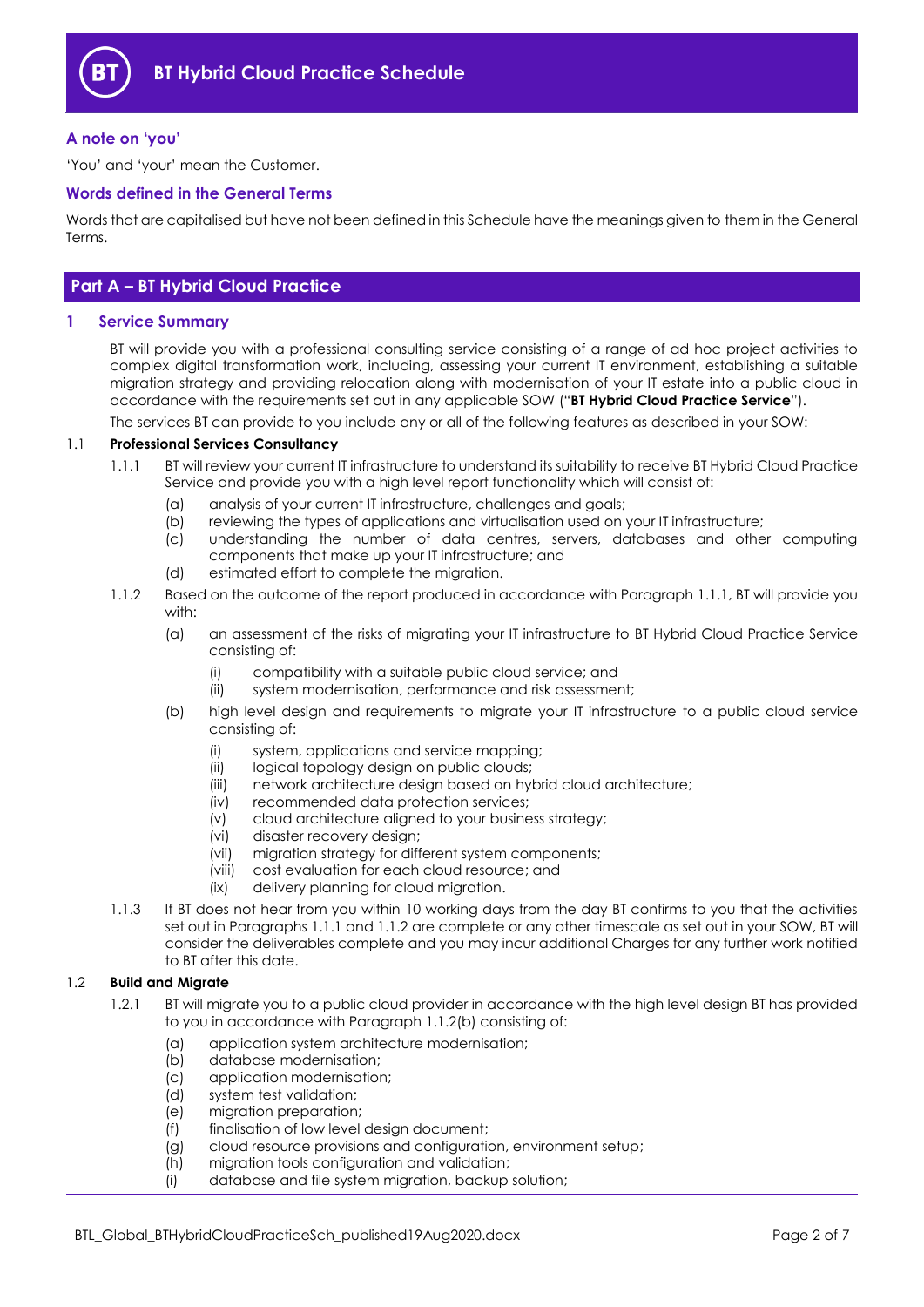

- (j) security service provisions and configuration;
- (k) hybrid cloud architecture implementation;
- (l) disaster recovery architecture implementation;
- (m) delivery of cloud environment deployment information document;
- (n) business verification support, which aims to check if the application could run well in the chosen public cloud;
- (o) data verification, which aims to check if the data is consistent with the legacy system;
- (p) comprehensive testing of services on a public cloud;
- (q) infrastructure performance benchmark test, which includes network performance test, computing performance test and storage input and output performance test;
- (r) security test, if needed;
- (s) migration rehearsal and validation, including cloud resource setup, application deployment, database and file system migration and synchronisation validation;
- (t) go-live, traffic and business switchover; and
- (u) optimisation and Operation and Maintenance (O&M) service after cutover.
- 1.3 In order for BT to provide you with the BT Hybrid Cloud Practice Service you will ensure that you provide BT with:
	- 1.3.1 all requested information on your current IT infrastructure or any other information that BT reasonably requires in order to provide you with the BT Hybrid Cloud Practice Service;
	- 1.3.2 access to your current IT infrastructure including ensuring that you have all necessary consents, licences or other authorisations to allow BT to access your current IT infrastructure; and
	- 1.3.3 all documentation pertaining to your current environment.
- 1.4 BT will not be liable for any delay in delivering the BT Hybrid Cloud Practice Service if you do not comply with any of the provisions of this Contract.

#### <span id="page-2-0"></span>**2 Service Management Boundary**

- <span id="page-2-4"></span>2.1 BT will provide and manage the BT Hybrid Cloud Practice Service in accordance with the terms of this Schedule and as set out in any applicable Order or SOW ("**Service Management Boundary**").
- 2.2 BT will have no responsibility for the BT Hybrid Cloud Practice Service outside the Service Management Boundary, including:
	- 2.2.1 application migration if virtual to virtual or physical to virtual migration isn't feasible for your IT infrastructure;
	- 2.2.2 application verification after migration to a public cloud;
	- 2.2.3 application modernisation (unless expressly agreed with BT as set out in your SOW);
	- 2.2.4 application function and performance testing after migration to a public cloud;
	- 2.2.5 application configuration modification within a public cloud environment;
	- 2.2.6 operations related to applications during the system cutover, such as application starting and stopping; and
	- 2.2.7 application development.

#### <span id="page-2-1"></span>**3 Specific Terms**

#### 3.1 **Changes to the Contract**

- 3.1.1 BT may propose changes to this Schedule or the Charges (or both) by giving you Notice at least 30 days' Notice ("**Notice to Amend**").
- <span id="page-2-2"></span>3.1.2 Within 21 days of any Notice to Amend, you will provide BT Notice:
	- (a) agreeing to the changes BT proposed;
	- (b) requesting revisions to the changes BT proposed, in which case both of us will enter into good faith negotiations; or
	- (c) terminating the applicable SOW and paying BT all Charges owed in accordance with the terms of this Contract and SOW.
- <span id="page-2-3"></span>3.1.3 If we have not reached agreement in accordance with Paragraph [3.1.2\(b\),](#page-2-2) the terms of this Schedule will continue to apply unless you give Notice in accordance with Paragraph [3.1.2\(c\)](#page-2-3) or BT may give Notice of termination, in which case BT will cease delivering the BT Hybrid Cloud Practice Service at a mutually agreed date.

#### 3.2 **Changes to SOW**

3.2.1 If you wish to change any already agreed SOW you will provide BT with written notice of the changes you require.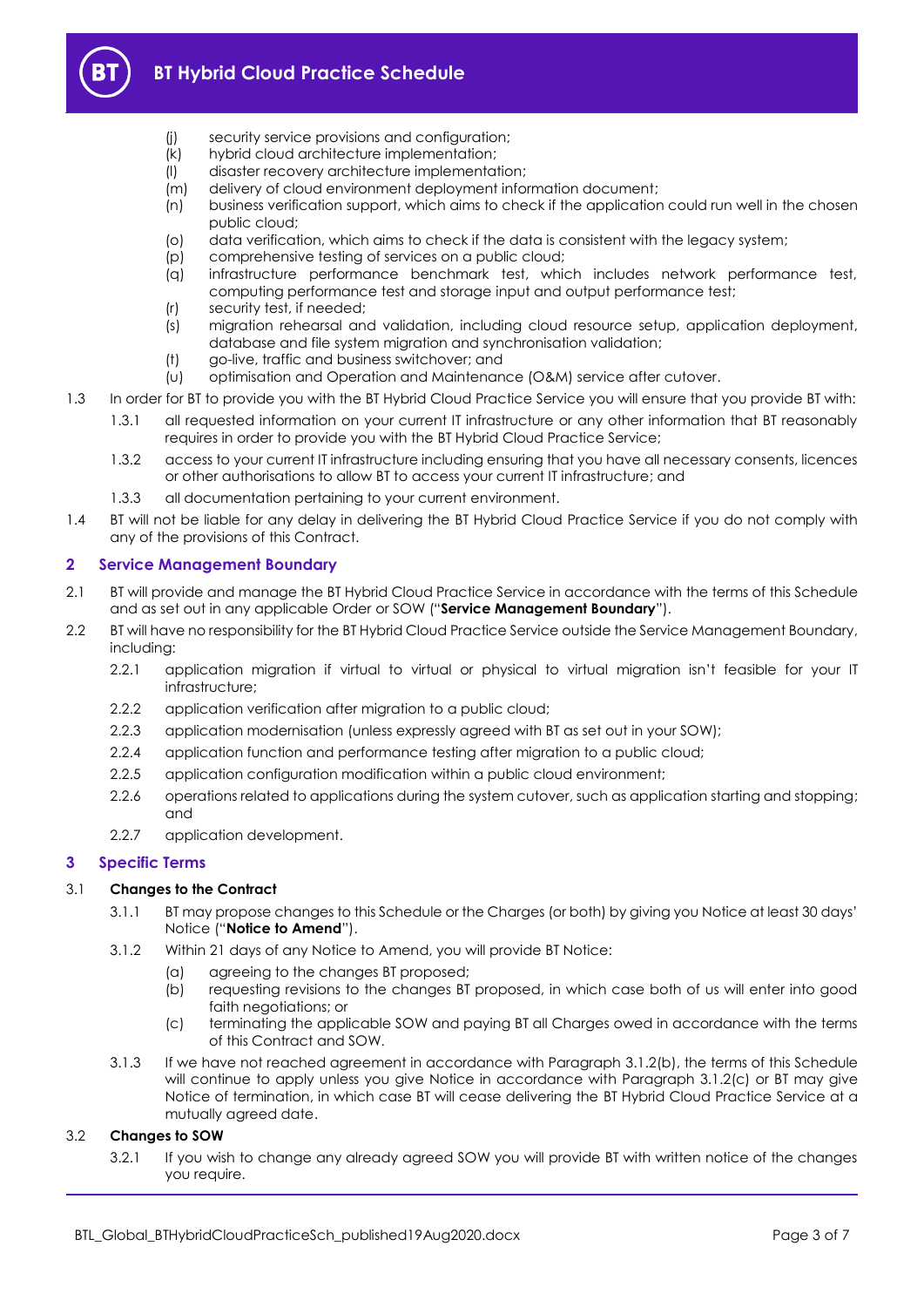

- 3.2.2 BT, in its absolute discretion, will confirm to you if your requested changes to any already agreed SOW can be implemented and if BT approves any changes to the SOW, BT will inform you if this will result in any changes to the Charges payable.
- 3.2.3 Once BT confirms to you that BT can honour your requested changes to any SOW, you will have 15 days to confirm to BT whether you wish to proceed with the changes at the revised Charges.

#### <span id="page-3-0"></span>3.3 **Termination for Convenience**

- 3.3.1 For the purposes of Clause 17 of the General Terms, either of us may, at any time after the Service Start Date and without cause, terminate the BT Hybrid Cloud Practice Service, including any SOWs, by giving 60 days' Notice to the other.
- 3.3.2 If you terminate the BT Hybrid Cloud Practice Service, including any SOWs, in accordance with Paragrap[h 3.3.1,](#page-3-0) you will pay BT any Charges owed to BT for any deliverables completed as at the date of termination.

#### 3.4 **Invoicing**

- 3.4.1 Charges for BT Hybrid Cloud Practice Service will be invoiced as set out in your SOW.
- 3.4.2 BT may invoice you for any of the following Charges in addition to those set out in any applicable Order or SOW:
	- (a) Charges for expediting provision of the BT Hybrid Cloud Practice Service at your request after BT has informed you of the Customer Committed Date; and
	- (b) any other Charges as set out in any applicable Order or the BT Price List or as otherwise agreed between both of us.

#### 3.5 **Termination Charges**

- 3.5.1 If you terminate the Contract or the BT Hybrid Cloud Practice Service for convenience in accordance with Clause 17 of the General Terms you will pay BT:
	- (a) all outstanding Charges or payments due and payable under the Contract; and
	- (b) any other Charges as set out in any applicable Order or Statement of Work

#### 3.6 **Amendments to the General Terms**

- 3.6.1 The wording in Clause 2 of the General Terms is deleted and replaced with the following:
	- If there is a conflict between any of the documents, the order of priority, highest first, is:
	- 2.1 any Statement of Work or Order;
	- 2.2 the Schedule;
	- 2.3 these General Terms; and
	- 2.5 if applicable to a Service, the BT Price List.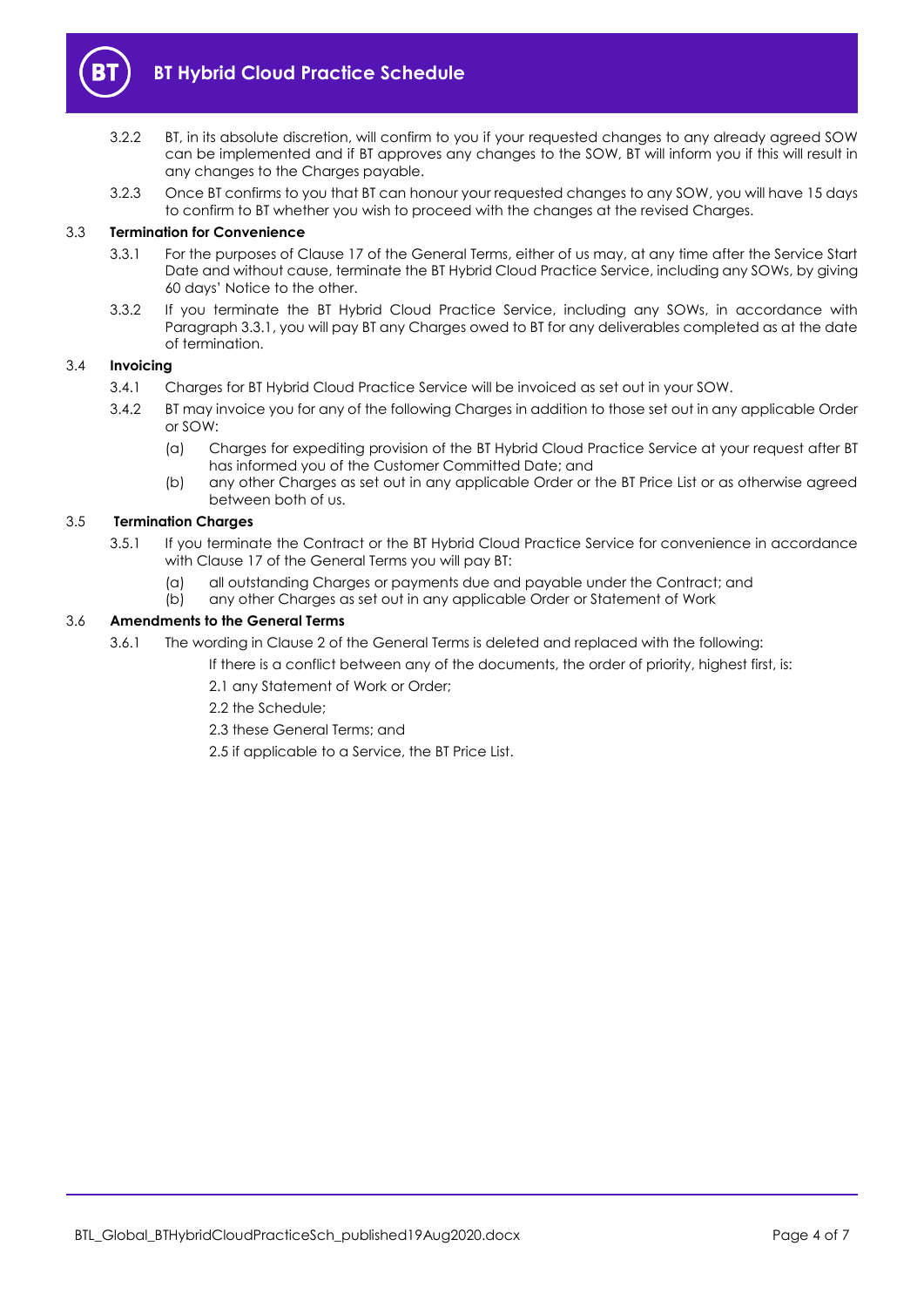

# <span id="page-4-0"></span>**Part B – Service Delivery and Management**

#### <span id="page-4-1"></span>**4 Your Obligations**

#### 4.1 **Service Delivery**

Before the Service Start Date and, where applicable, throughout the provision of the BT Hybrid Cloud Practice Service, you will provide BT with access to any Site(s) during Business Hours, or as otherwise agreed, to enable BT to set up, deliver and manage the BT Hybrid Cloud Practice Service.

#### 4.2 **During Operation**

On and from the Service Start Date, you will:

- 4.2.1 provide BT with access to and use of all information, data, documentation, compute time, facilities, working space and offices services deemed necessary for BT to provide you with the BT Hybrid Cloud Practice Service;
- 4.2.2 provide professional and prompt liaison with BT in order to review progress on delivering the BT Hybrid Cloud Practice Service;
- 4.2.3 monitor and maintain any Customer Equipment connected to the BT Hybrid Cloud Practice Service or used in connection with BT Hybrid Cloud Practice Service;
- 4.2.4 ensure that any Customer Equipment that is connected to the BT Hybrid Cloud Practice Service or that you use, directly or indirectly, in relation to the BT Hybrid Cloud Practice Service is:
	- (a) adequately protected against viruses and other breaches of security;
	- (b) technically compatible with the BT Hybrid Cloud Practice Service and will not harm or damage the BT Network, or any of BT's suppliers' or subcontractors' network or equipment; and
	- (c) approved and used in accordance with relevant instructions, standards and BT Hybrid Cloud Practice Service and any safety and security procedures applicable to the use of that Customer Equipment;
- 4.2.5 immediately disconnect any Customer Equipment, or advise BT to do so at your expense, where Customer Equipment:
	- (a) does not meet any relevant instructions, standards or Applicable Law; or
	- (b) contains or creates material that is in breach of the Acceptable Use Policy and you are contacted by BT about such material,

and redress the issues with the Customer Equipment prior to reconnection to the BT Hybrid Cloud Practice Service.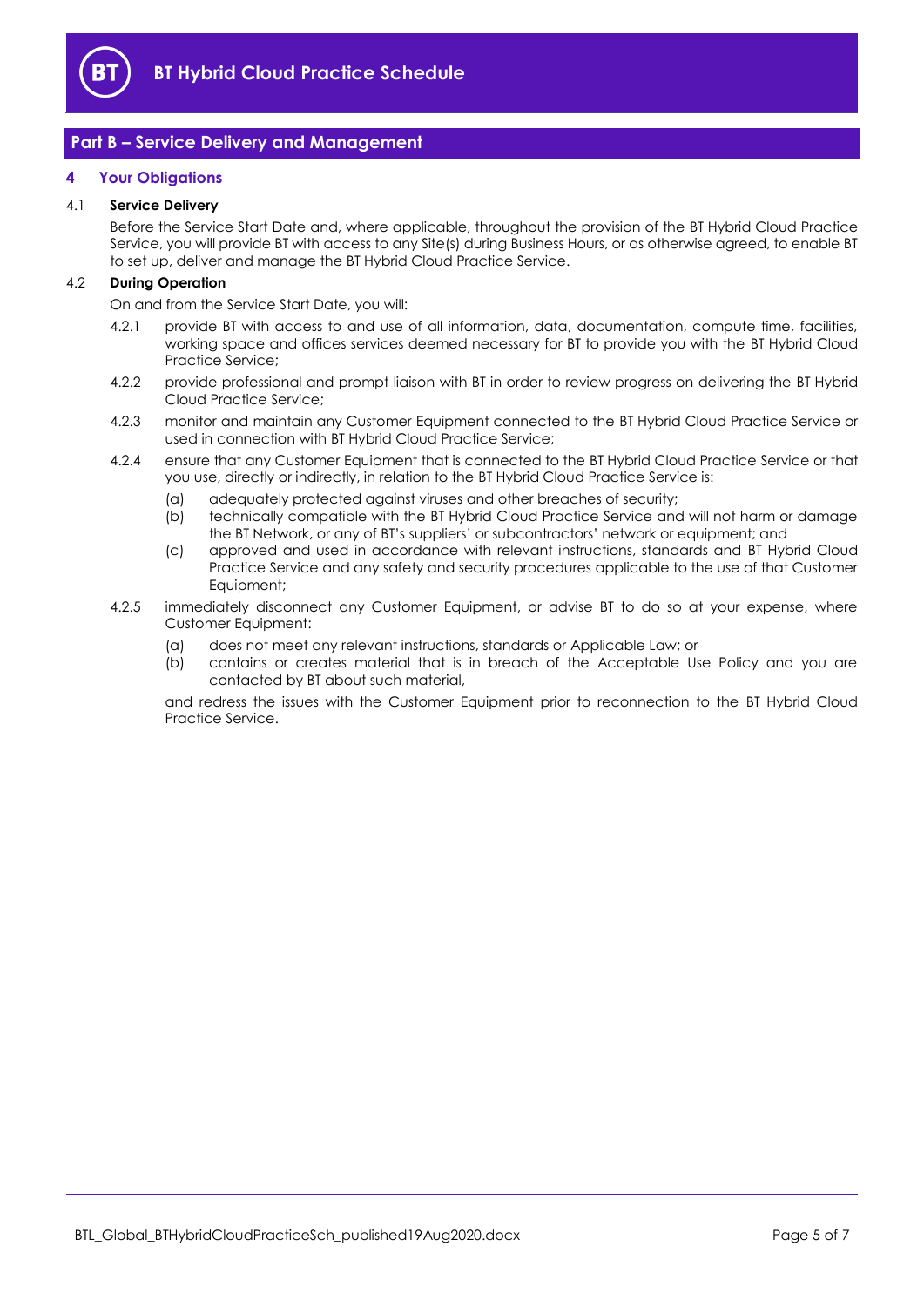

# <span id="page-5-0"></span>**Part C – Service Levels**

### <span id="page-5-1"></span>**5 Service Care Levels**

There are no Service Levels for the BT Hybrid Cloud Practice Service.